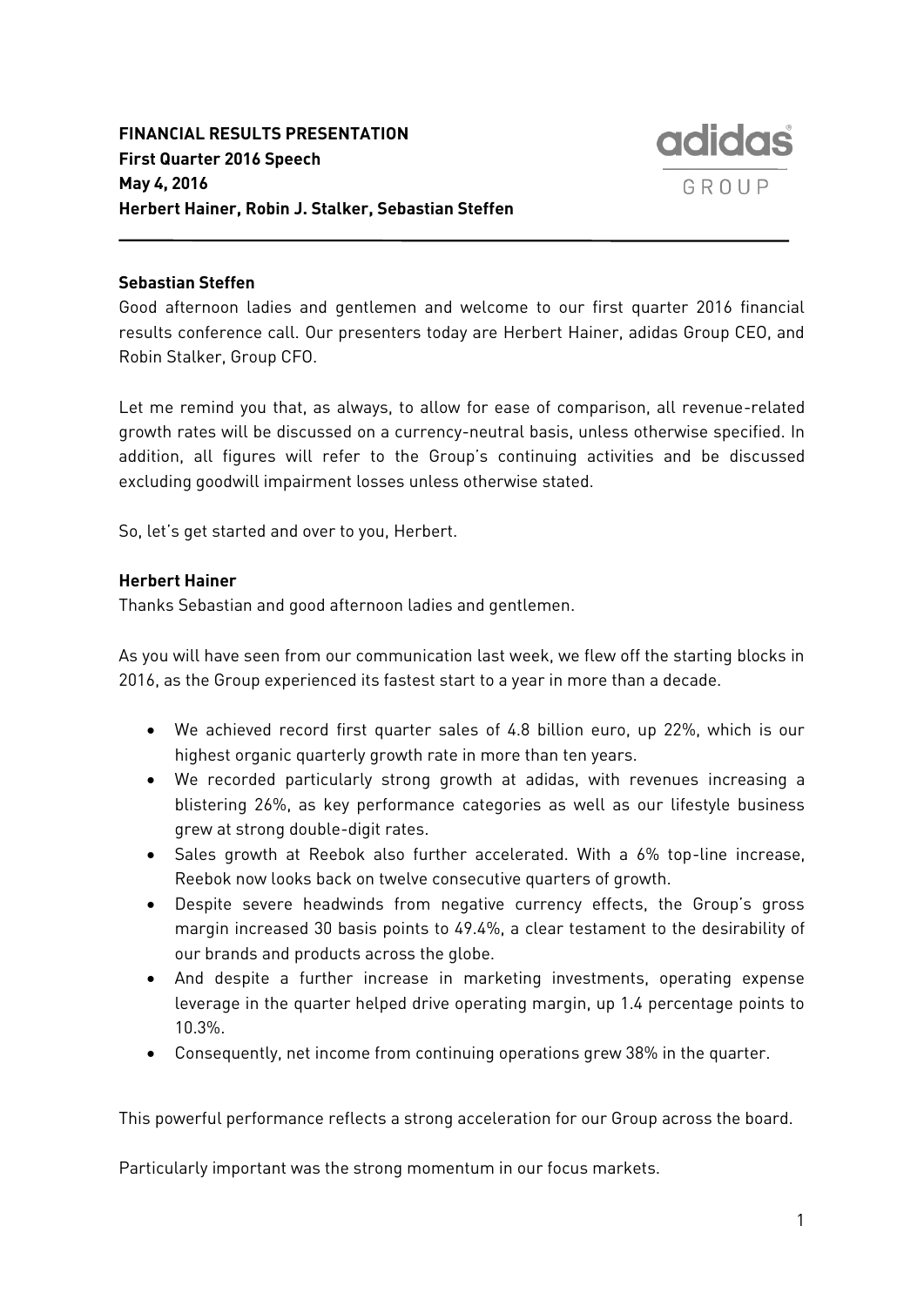As we had outlined last year, North America, Western Europe, Greater China and Latin America are key to our 2020 strategic plan as we expect 80% of our growth towards 2020 to come from those markets.

And in Q1, those markets did exactly that, all growing at strong double-digit rates, thus contributing the vast majority of our Group's top-line growth. We have every confidence that this overall momentum will be sustainable going forward and forecast double-digit growth in each of those markets for the full year 2016.

From a brand perspective as well, it is exactly those categories driving this growth today that will also be key to take our top line to new heights over the next five years. I am sure you remember that we have assigned clear roles to each of our categories, to focus their energy on achieving specific goals over the next years. And I am very pleased to see that our core performance categories – football, training and running – as well our key lifestyle categories – adidas Originals and adidas neo – are all enjoying outstanding momentum in the marketplace, with all of them posting strong double-digit growth rates in Q1.

This, ladies and gentlemen, is proof positive that we are focused on the right areas of our business, which not only bring us operational and financial success in the here and now, but, even more importantly, ensure we are making major progress towards our long-term strategic aspirations.

We are all extremely excited about the achievements of the first three months of the year. But the best part is that there is much more behind this stellar financial performance than just successful product launches and inspiring marketing campaigns.

The momentum our brands are enjoying today is a direct consequence of our new consumer-obsessed mindset, which, after the implementation of 'Brand Leadership', is now not only fully reflected in our organisational structure but is also clearly leaving its mark on our results. Our new operating model is directly spurring our current momentum as it allows us to develop holistic concepts that include all the different areas – such as product design, marketing and point-of-sale activation – which ultimately decide how impactful we are vis-à-vis the consumer.

And with the strong double-digit growth rates in literally all regions as well as in all key performance and lifestyle categories, the first quarter results are proof positive that with 'Brand Leadership' in full swing, we are indeed much more impactful in winning the hearts and minds of our consumers on a much broader scale than ever before.

But make no mistake: Brand Leadership is not only about organisational adjustments. It's much more a change in mindset. This new consumer-obsessed mindset is strongly embedded in our 2020 strategic business plan, and is the foundation to create brand desire with our consumers.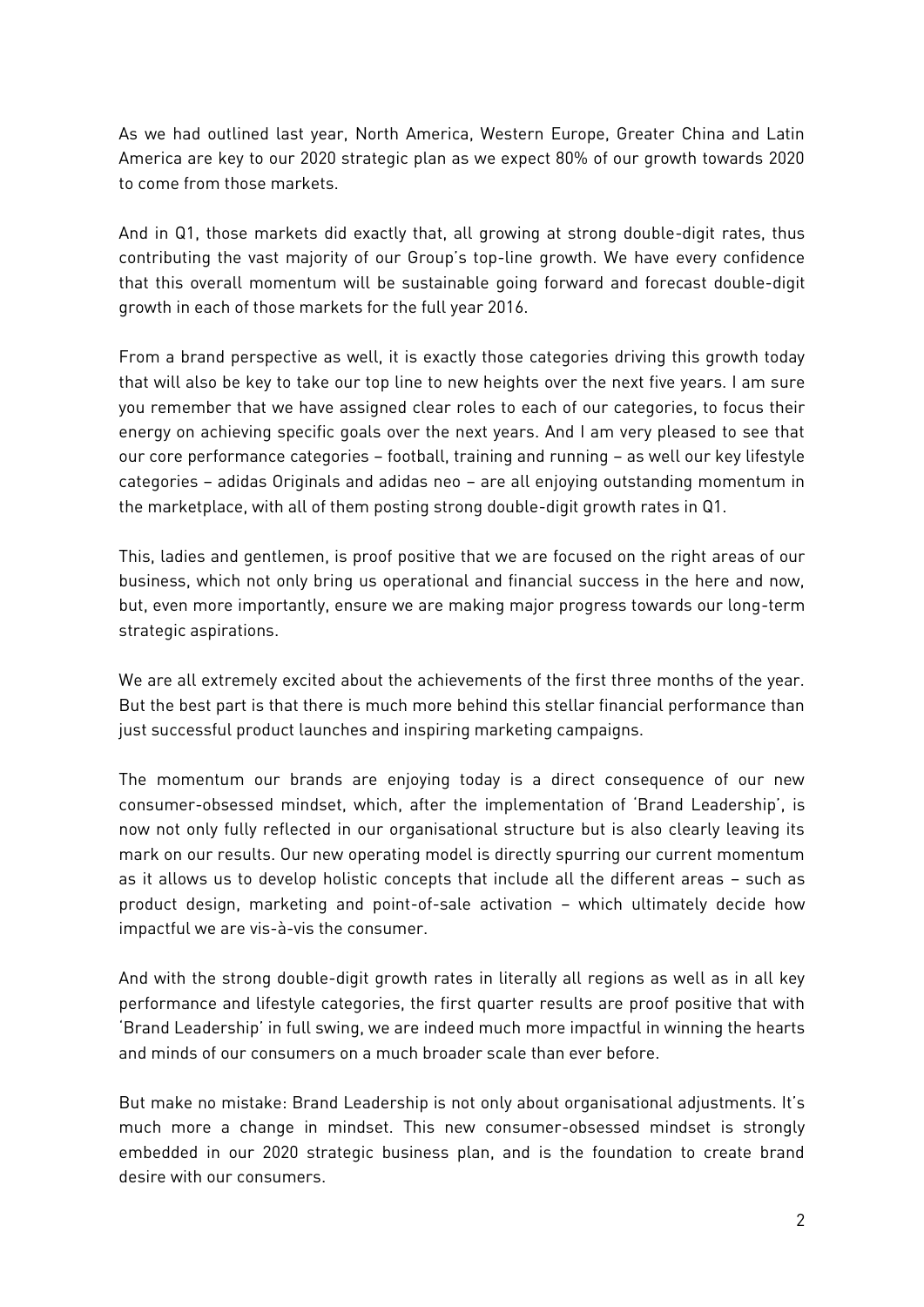In order to measure brand advocacy amongst our target audience, we established the Net Promoter Score as a comprehensive system that guides us forward. In 2015, we invested heavily in the roll-out of this NPS system, which now allows us to constantly listen and respond to our consumers' needs. At the same time, we have started to integrate the voice of the consumer in our business processes. It is fair to say that the consumer now has a seat at our table. Besides establishing NPS and making it a bonus-eligible KPI for all our employees, we have refined and significantly upgraded our consumer-profiling capabilities. All of this enables us to have a laser-sharp focus on our target consumer.

We are absolutely convinced that Brand Leadership and its consumer-centric approach is a significant contributor to the excellent momentum our Group is currently enjoying and ensures that the current success is much more sustainable.

Let's now dive deeper into the operational and financial highlights of the first quarter, which is characterised by accelerating momentum at our core brands adidas and Reebok.

In particular, adidas – the engine of our Group – has never come out of the blocks faster. Revenues grew at a blistering rate of 26% in the first quarter. While this also reflects continued strong double-digit improvements in our lifestyle businesses, more importantly the momentum in Sport Performance accelerated as expected. Driven by double-digit increases in key performance categories, revenues in our Sport Performance business grew 22% during the quarter. So let's have a more detailed look at the different categories.

Starting with football, which could not have had a better start to this important event year. Revenues were up 25% in the first quarter with double-digit increases in most markets. We are especially proud seeing our footwear business grow at strong double-digit rates, reflecting the successful introduction of new products and franchises. Back in January, we revolutionised the game of football by releasing ACE 16+ Purecontrol, the first laceless football boot, presented and worn on the pitch by some of the world's best players.

One of those players is Juventus Turin and France midfielder Paul Pogba, with whom we joined forces earlier this year. Paul is one of Europe's most in-demand football players and we are thrilled about working with him in the future. Paul will, from here on, be our main athlete promoting the ACE franchise and we are all excited to see him and our boots shine at the UEFA EURO 2016 later this year.

Talking about the EURO, our apparel business, which also grew double-digits during the quarter, sees ongoing robust demand for federation kits, is well prepared for the upcoming events and will once again enjoy huge popularity in 2016.

Our running business also performed very strongly during the first three months of the year.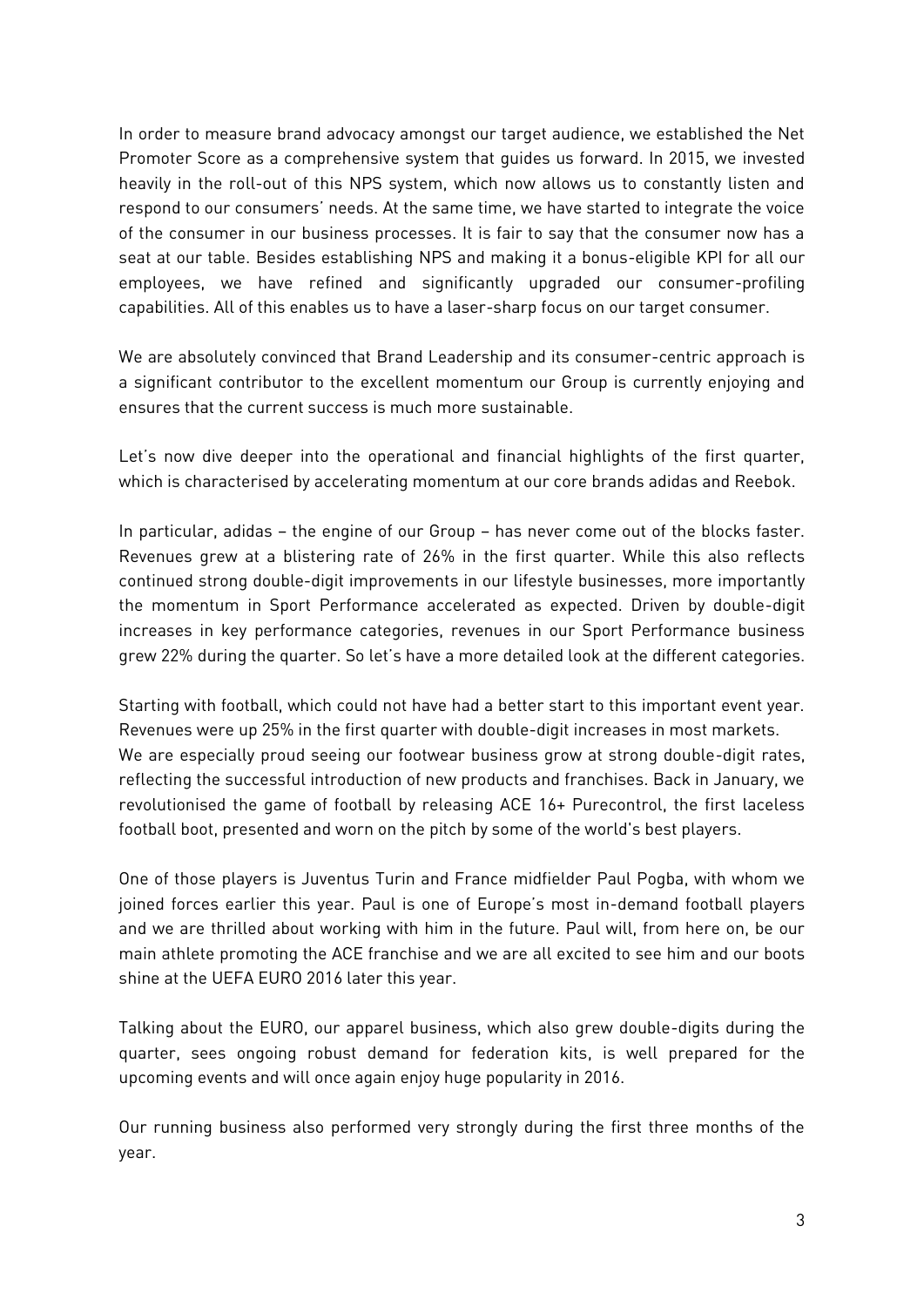While both footwear and apparel sales improved at double-digit rates, the overall sales increase of 19% was very much driven by the further roll-out of our BOOST product family, now representing one third of our total running footwear business.

A particular highlight of the first quarter was certainly the official launch of PureBOOST X, our first true female-focused running shoe concept. Without a doubt, PureBOOST X will help us to position BOOST as THE must-have innovation, also for the female athlete. We had successful launch activations in major cities around the world and the initial feedback we have received from female consumers is very encouraging. Q1 also saw the introduction of PureBoost ZG, another super-light running shoe that helps us gain even more credibility in the area of 'Energy Running'.

In addition to some very exciting product launches, the overall visibility of BOOST continues to gain traction. Within the marathon scene, BOOST is more and more being the synonym for crossing the finish line before anybody else does. Only a couple of weeks back, Lemi Berhanu won the Boston Marathon, wearing of course – BOOST. In total, BOOST is now looking back on 80 major marathon wins. And we continue counting as we speak.

In training, we also enjoyed great momentum during the quarter, as sales increased 15% with double-digit growth rates in all major markets. Within the training business, the female athlete is playing an increasingly important role, and it comes as no surprise that our women's business outperformed the male business during the first quarter. We received very positive feedback on our 'Here To Create' campaign, launched in February, which has been a major activation tool so far this year. Later in March, we announced a multi-year partnership with Wanderlust, producer of the largest yoga lifestyle events in the world, which helps us to bring an entirely new level of everyday fitness engagement to the female athlete. Through marketing activations like these and innovative product concepts, we have identified the right anchors to get the versatile female athlete hooked to the brand and our training business.

Moving over to our lifestyle business, where the unparalleled momentum from the prior year continued right into the first quarter of 2016. Revenues at adidas Originals grew 45%, with strong double-digit increases in all markets except Russia/CIS.

And while we continue to experience huge demand around established key franchises such as the Superstar or the Stan Smith, the clear highlight of the first quarter bears only three letters: NMD, the hottest shoe model in the game this year. The global launch of NMD on March 17 was just phenomenal, beating our own very high expectations and creating unbelievable hype across key destination doors and online channels. We witnessed consumers going crazy trying to get their hands on a pair, building record queues and crashing websites. Sell-through rates have been unbelievable, with more than 400,000 pairs sold on one day only!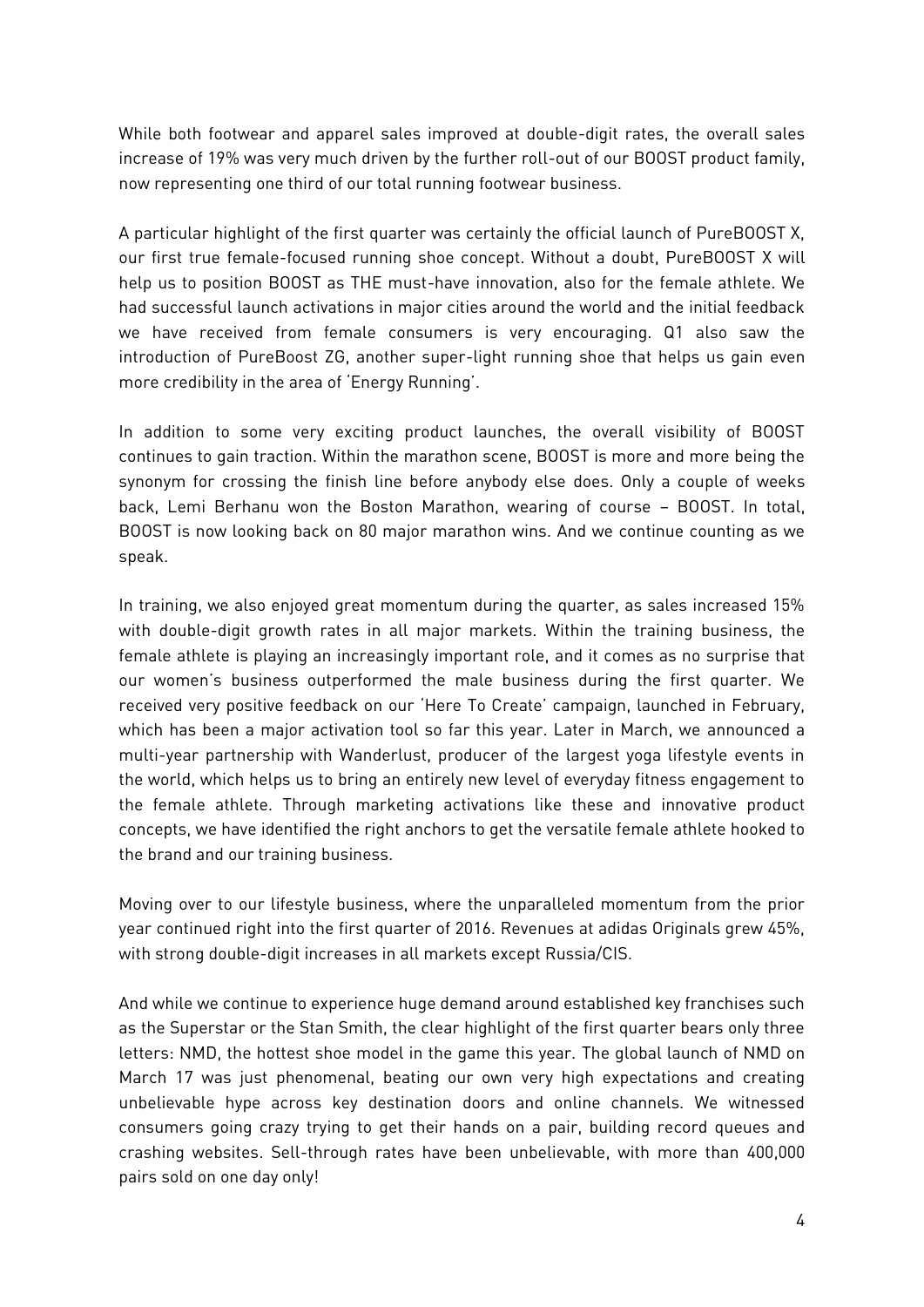This unparalleled success is even more impressive keeping in mind that there is no major asset involved. This really speaks for the power of the brand. In addition, there are two other factors behind the NMD 'madness': On the one hand, it is of course the unique look and feel as NMD is technically a running shoe realised as a lifestyle sneaker. Its midsole is elevated with adidas BOOST technology, while the upper utilises the integrity of adidas Primeknit. This offers highest comfort, combined with cutting-edge design. On the other hand, the success of NMD also goes back to a number of special activations, including launch events and campaigns that took place in key cities around the world.

This, ladies and gentlemen, is the best example of how big franchises are born and what it takes to create unparalleled hype in the industry.

Moving over to Reebok, where the positive trends from the prior year continued during the first three months of 2016. With a 6% sales increase in the first quarter, Reebok not only saw a further acceleration in top-line growth, the brand now also looks back on twelve consecutive quarters of growth.

Of particular note is once again the fact that Reebok achieved double-digit sales increases in key markets such as Western Europe, Greater China, Japan and MEAA. In addition, from a category perspective, Reebok saw sales increases in two of its key categories: Training and Classics.

Another valid proof point showing that Reebok is making further strides in improving its brand desirability is the fact that the gross margin improved by 40 basis points during the first quarter, mainly due to a more favourable regional mix.

One market where the brand is still facing major challenges is North America, where we started to streamline Reebok's distribution footprint during the course of 2015 by reducing the number of factory outlets. In 2016, we will continue to pursue that path, as we are convinced this is a painful yet necessary move for a more profitable future. We will also ensure we further increase the brand's retail visibility by growing the number of shop-inshop solutions with key retailers, while at the same time opening up to 20 showrooms in 2016 to introduce the new Reebok to consumers across key locations in the US.

Bringing back Reebok to a successful and profitable growth path in its home market is the brand's most relevant goal going forward and we will not stop working towards that goal until it is achieved.

Another important goal of our strategic plan until 2020 is to better focus our efforts on those areas of our business where we can have the biggest impact in reaching our consumers and winning their brand loyalty. In this context, we made some important strategic decisions recently that will allow us to sharpen our focus even more going forward.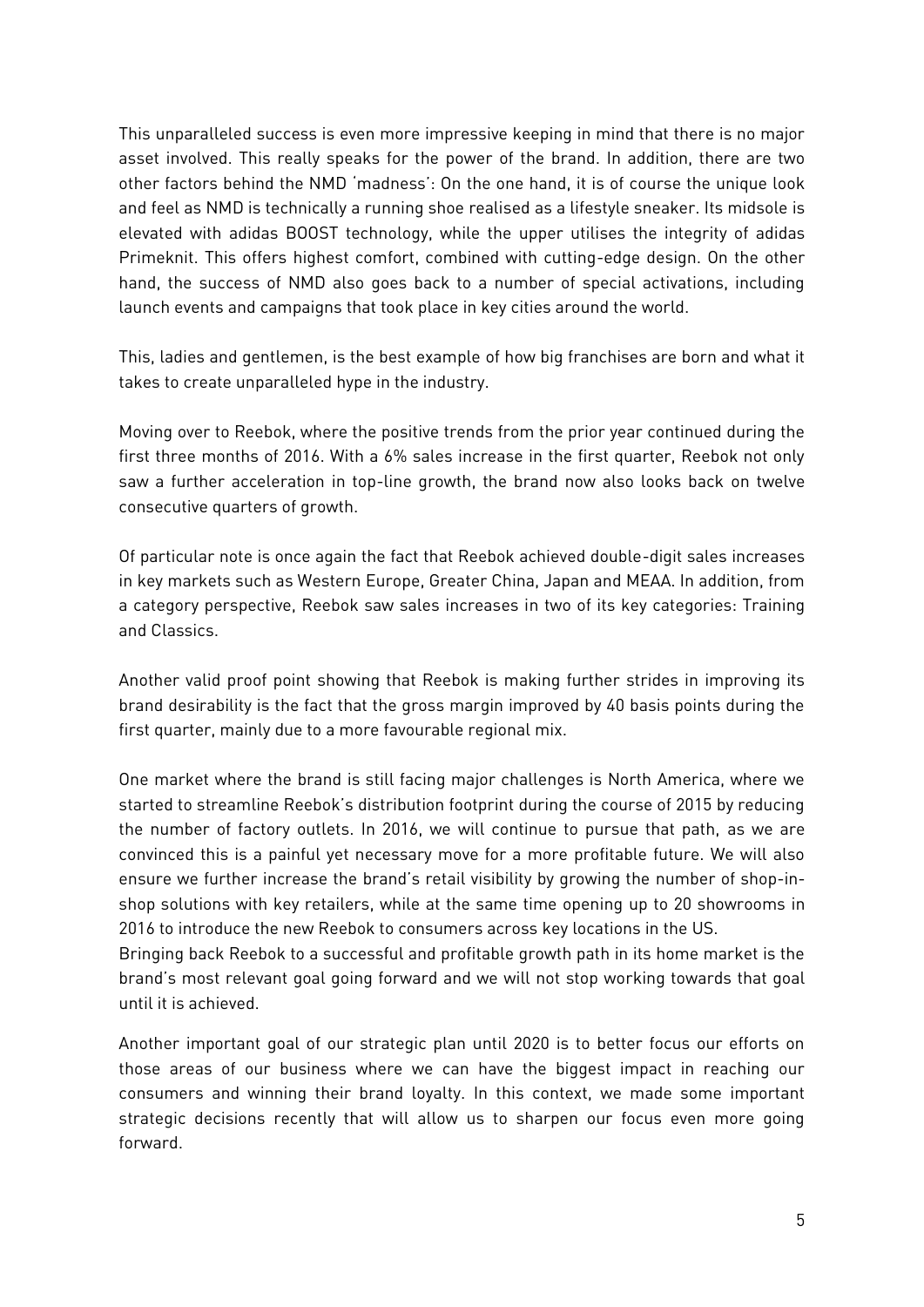The first strategic decision is related to adidas neo, which once again showed a tremendous performance during the first quarter, with revenues up 60%.

As you know, over the last five years, we have grown adidas neo from a small start-up into a successful vertical business model with sales reaching 1 billion euro in 2015. We are all very proud of where we've taken adidas neo and what we have achieved so far.

Part of this journey was to develop our own vertical retail format. In these stores, we have been testing new ways of engaging with our target audience, connecting our brand with young consumers and gaining relevance among this audience. At the same time, we successfully developed speed capabilities for the Group and used our own adidas neo stores as pilots for many of these programmes.

And while our own adidas neo stores will remain an important part of our distribution in most parts of the world, data shows that in other parts we are more successful when exclusively offering adidas neo products at key wholesale partners. As a result, we have decided that in Western Europe we will offer our highly successful adidas neo products through key wholesale partners in the future. As a result, we will close our 16 own adidas neo stores in Germany, the Czech Republic and Poland.

And while we are convinced that this decision is the right one and will help us further accelerate our brand, the vast majority of the neo store fleet – we are operating some 2,000 neo shops in China alone – will NOT be impacted by this decision.

In addition, this morning we made an important decision on our future approach to golf. After recently having concluded our extensive strategic review, we have now decided that going forward we will focus our efforts in golf on further strengthening our position as a leading provider of innovative golf footwear and apparel through the adidas Golf brand. Our intention therefore is to actively seek a buyer for the hard goods part of our golf business, more precisely TaylorMade and Adams, as well as the leisure lifestyle offering of the Ashworth brand.

During this process we will of course ensure that TaylorMade's exclusive positioning and strong brand name in the industry will be reflected at any given point in time. TaylorMade continues to be the clear number one driver brand in the industry and the most played brand on Tour. The most recent product launches such as the M1 and the M2 have once again proven TaylorMade's unrivalled leadership when it comes to innovation. And with Jason Day, TaylorMade also has the current number one player in the world playing its products.

And looking at the performance during the first quarter, while our total golf business was down 1%, it is important to highlight that this decline had nothing to do with TaylorMade. The decline was solely related to lower revenues from the Adams and Ashworth brands.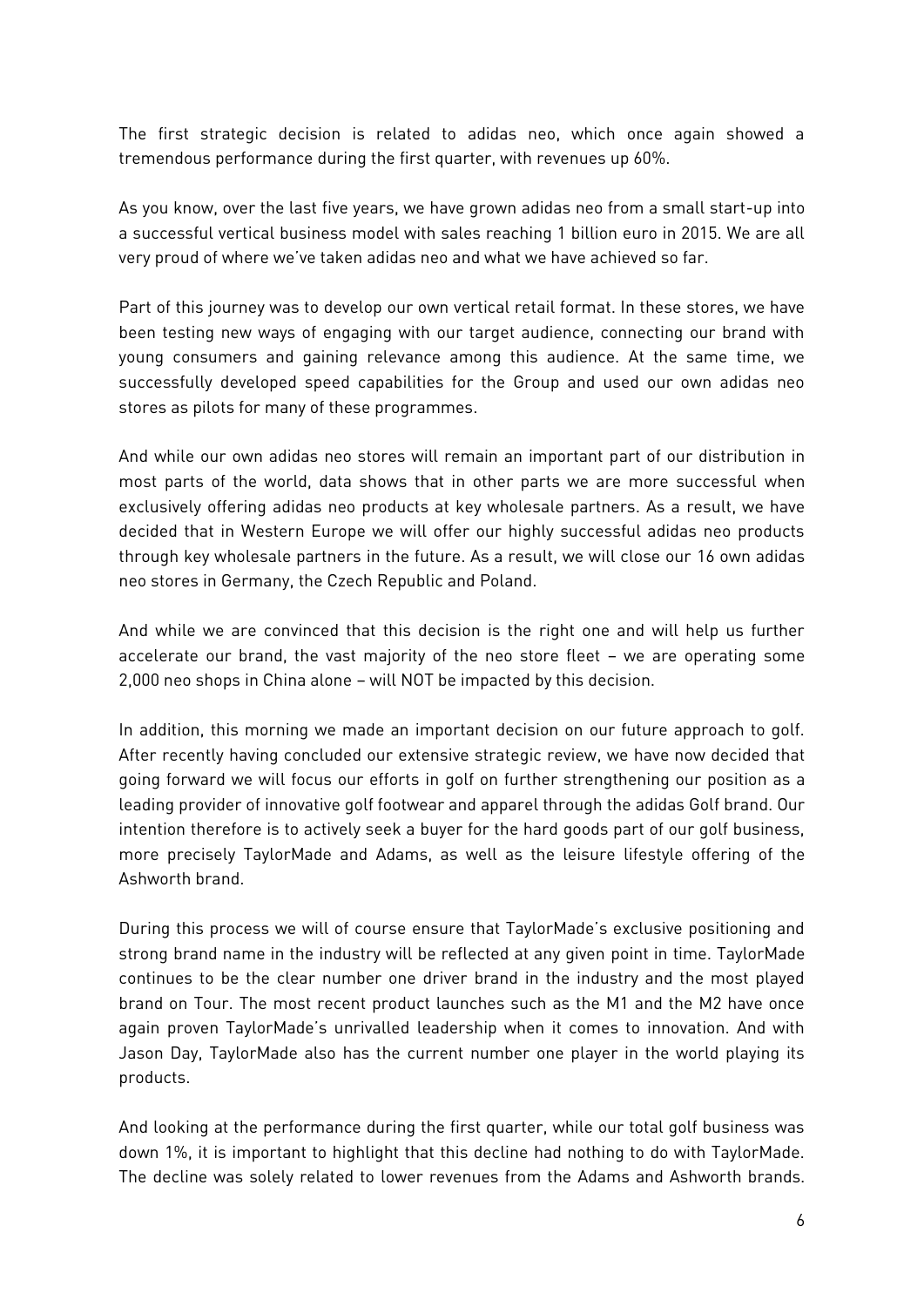TaylorMade, in contrast, managed to return to growth, up 6% versus the prior year, driven by sales increases in the brand's most important categories – metalwoods and irons. In addition, sales at adidas Golf also increased driven by high-single-digit growth in footwear, underlining the viability of this part of our business.

We should also not forget that we have made major progress with our restructuring plan announced last year. Hence, the organisation around TaylorMade will definitely be a much more nimble and profitable one going forward.

I am convinced that with its leadership position in the industry and the turnaround plan gaining traction, which is clearly reflected in the top-line improvements recorded in Q1 as well as recent market share gains, TaylorMade offers attractive growth opportunities in the future. However, we decided that now is the time to focus even more on our core strength in the athletic footwear and apparel market. The planned divestiture will allow us to reduce complexity and focus our efforts on those areas of our business that offer the highest return.

So as you can see, ladies and gentlemen, in addition to the huge operational progress we made during the first three months, we also made further progress when it comes to strategic decisions that will positively impact our Group in the long term.

With this, let me now hand over to Robin, who will guide you through the financials of the first quarter before I conclude our conference call by looking into our nearer future and what to expect from it.

# **Robin J. Stalker**

Thank you Herbert and good afternoon also from my side, ladies and gentlemen.

In the next few minutes, I will provide you with a more detailed overview of our financial performance during the first three months of 2016. In this quarter it was an exceptionally big challenge to decide what markets, channels and categories we should focus upon, as we have seen strong growth across the board.

So let's start with a bird's-eye view on our market segments before we dive deeper into just a selected few.

As you can see, we were able to build on the strong momentum we experienced in the fourth quarter of 2015, with sales growth accelerating in nearly all of our market segments. As you can see, all of our market segments recorded strong double-digit increases during the first quarter, with the exception of Russia/CIS. As Herbert has already mentioned, we are especially excited to see our four focus markets perform extremely well. Let me therefore dive deeper into each of those markets.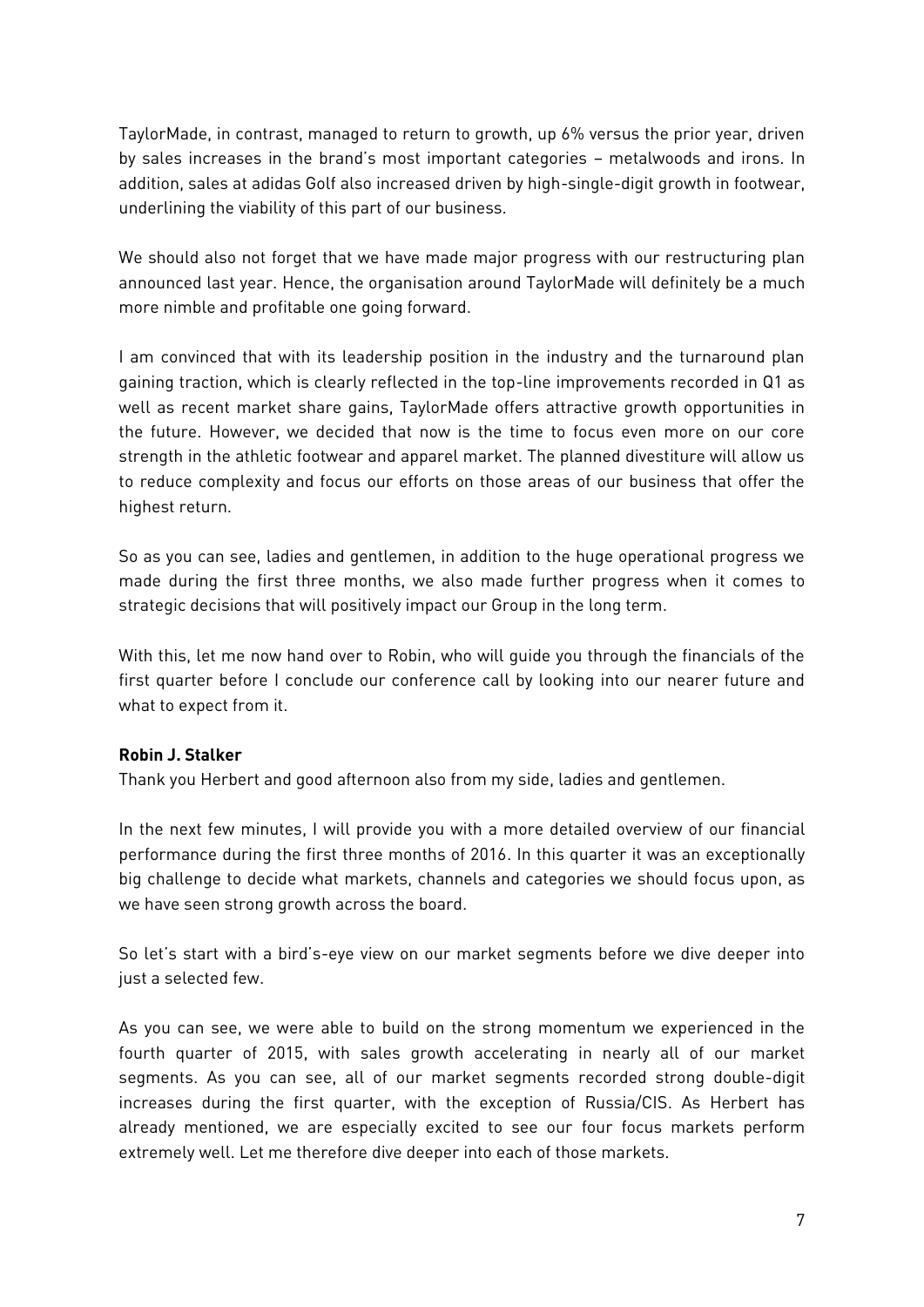Starting with Western Europe, where we succeeded in sustaining our strong momentum from the last quarter. In Q1 2016, we were able to grow sales by 25%, driven by a 26% increase at adidas and 15% growth at Reebok.

At brand adidas, we saw excellent growth in the football category, which gives us every reason to be confident that we will be able to continue taking market share from our competitors, supported by our strong presence at the UEFA EURO. From a market perspective, the strong growth in Western Europe was driven by double-digit revenue increases in all major countries, led by the UK, Germany, Italy and France.

Additionally, our own-retail business showed significant growth during the first quarter. Sales growth of 25% was driven by strong comp store sales increases, up a tremendous 17% in the respective period.

Looking at the segment's profitability, it was already largely anticipated that the strengthening of the US dollar will have a highly negative impact on gross margins. However, through pricing initiatives and positive product mix effects, we were able to largely mitigate these negative effects and to limit the decline to 2.0 percentage points, resulting in a gross margin of 46.1% for the quarter. This also impacted Western Europe's operating profit, which increased at a disproportionate rate of 12% to 313 million euro, resulting in a decline of 2.3 percentage points in operating margin to 22.2%.

Let's turn to North America, where sales accelerated strongly in the first quarter. Revenues increased 22%, driven by even more distinct growth at brand adidas of 31%. And, ladies and gentlemen, we are proud to note that this growth was driven by our lifestyle AND performance business. The latter is a clear sign that our grassroots activation is paying off, with the US consumer starting to acknowledge us as an authentic sports performance brand. This becomes even more visible when you look at the categories. Our US Sports business increased more than 50% in the first quarter. But also key categories such as training and running recorded double-digit growth within the quarter. The latter was supported by the increasing popularity of our UltraBOOST franchise. In total, Sport Performance sales in the US grew 20% in Q1.

At Reebok, we are still on track with streamlining the business and rebuilding brand reputation in North America. Hence, Reebok sales in Q1 declined 13%, in line with our expectations.

Although you might expect that the activation of the US consumer comes at a high price, I can tell you that we were actually able to turn around operating performance from a loss of 9 million euro in the previous year, to a profit of 19 million euro in the first quarter of 2016. This translates into an operating margin increase of 4.1 percentage points to 2.7%, supported by an increase in gross margin of 1.2 percentage points and further operating leverage.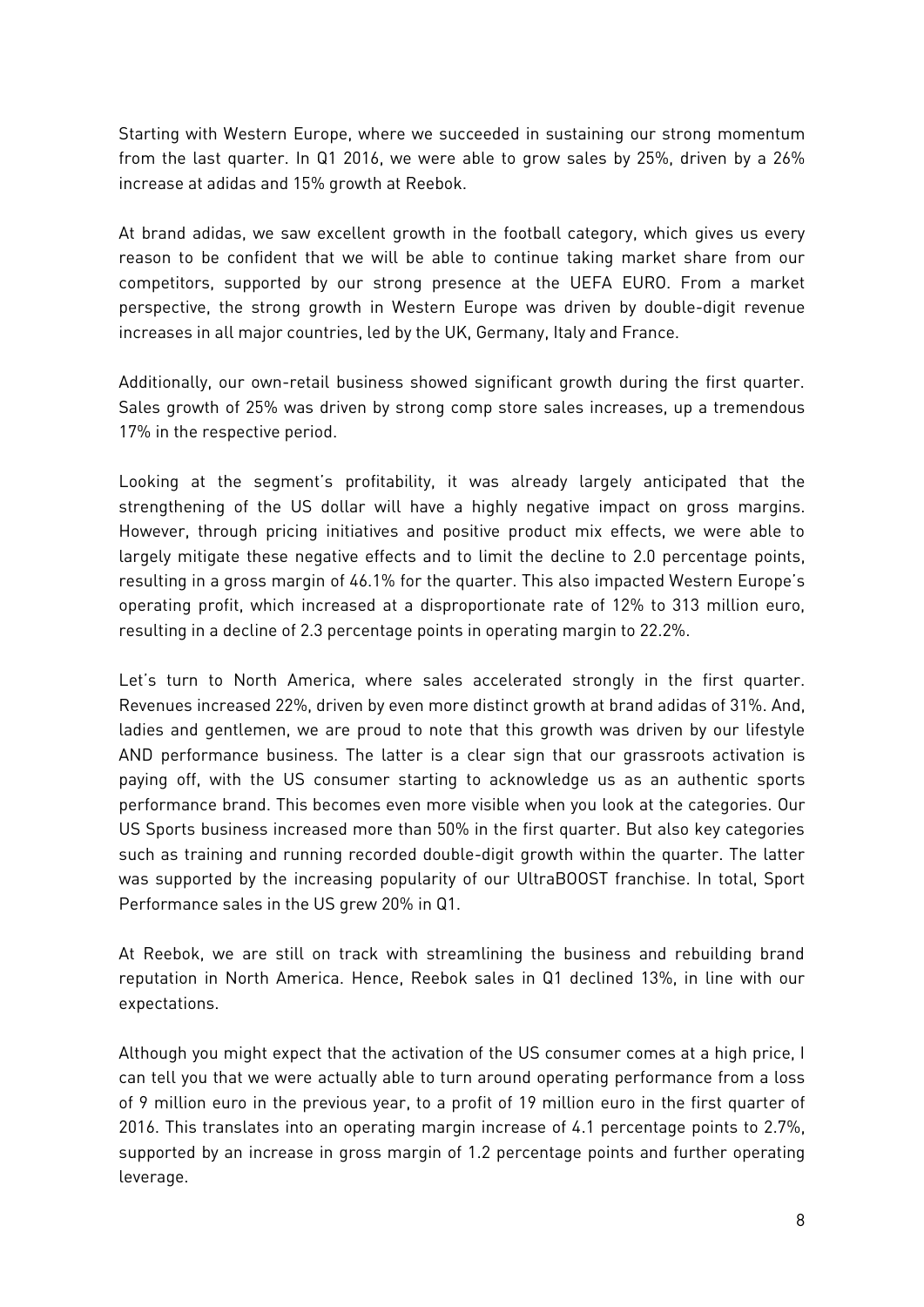Let's move over to Greater China, where we managed to further accelerate our already strong growth momentum from the previous year. Sales increased a strong 30% during the quarter as a result of double-digit sales growth at adidas and Reebok, where revenues grew 30% and 22%, respectively. Our first quarter performance marks the eighth consecutive quarter of double-digit growth in the region, although we were facing quite difficult comparisons from the previous year, where sales were already up 21%.

It is particularly pleasing that also in Greater China our performance business at brand adidas is witnessing accelerating momentum, thereby showcasing China's growing interest in sport. In the first quarter, the brand not only recorded double-digit growth in the training and running categories but achieved tremendous double-digit growth in the football category, in line with the Government's ambitious objectives to develop football in China.

Likewise, Reebok, as a core fitness brand, profited strongly from the ongoing trend towards a healthier lifestyle in China. The brand was able to grow all major categories at double-digit rates.

The strong top-line momentum further accelerated on the way down to the bottom line. Not only were we able to further improve our gross margin by 1.3 percentage points to 57.2%, we also generated strong leverage in operating expenses, which only increased by 20% in the first quarter. As a result, operating profit in Greater China was up 36% and almost reached the 300 million euro mark, whilst operating margin increased 2.5 percentage points, ending the quarter at an impressive level of 39.1%.

This, ladies and gentlemen, demonstrates that China's sports market is still very much in its infancy and we believe there is still plenty of room for growth.

Let's finish our journey through our market segments with a look at Latin America. In total, sales accelerated in the first quarter, growing by 19%. The increase was mainly due to strong double-digit growth at brand adidas, which is successfully withstanding macroeconomic challenges within the segment's countries. Reebok sales declined during the course of the quarter.

From a country perspective, Argentina, Mexico and Chile remained the major growth drivers of the segment, but Brazil also made a strong recovery and recorded impressive double-digit growth ahead of the Olympic Games. Therefore, we have every confidence that this market segment will remain a major growth driver throughout 2016 and also in the years to come.

Gross margin in Latin America also showed a pleasing trend in Q1, increasing 2.8 percentage points to 45.2%. This development was not only driven by a more favourable pricing mix but also by an improved product and channel mix. The segment ended the first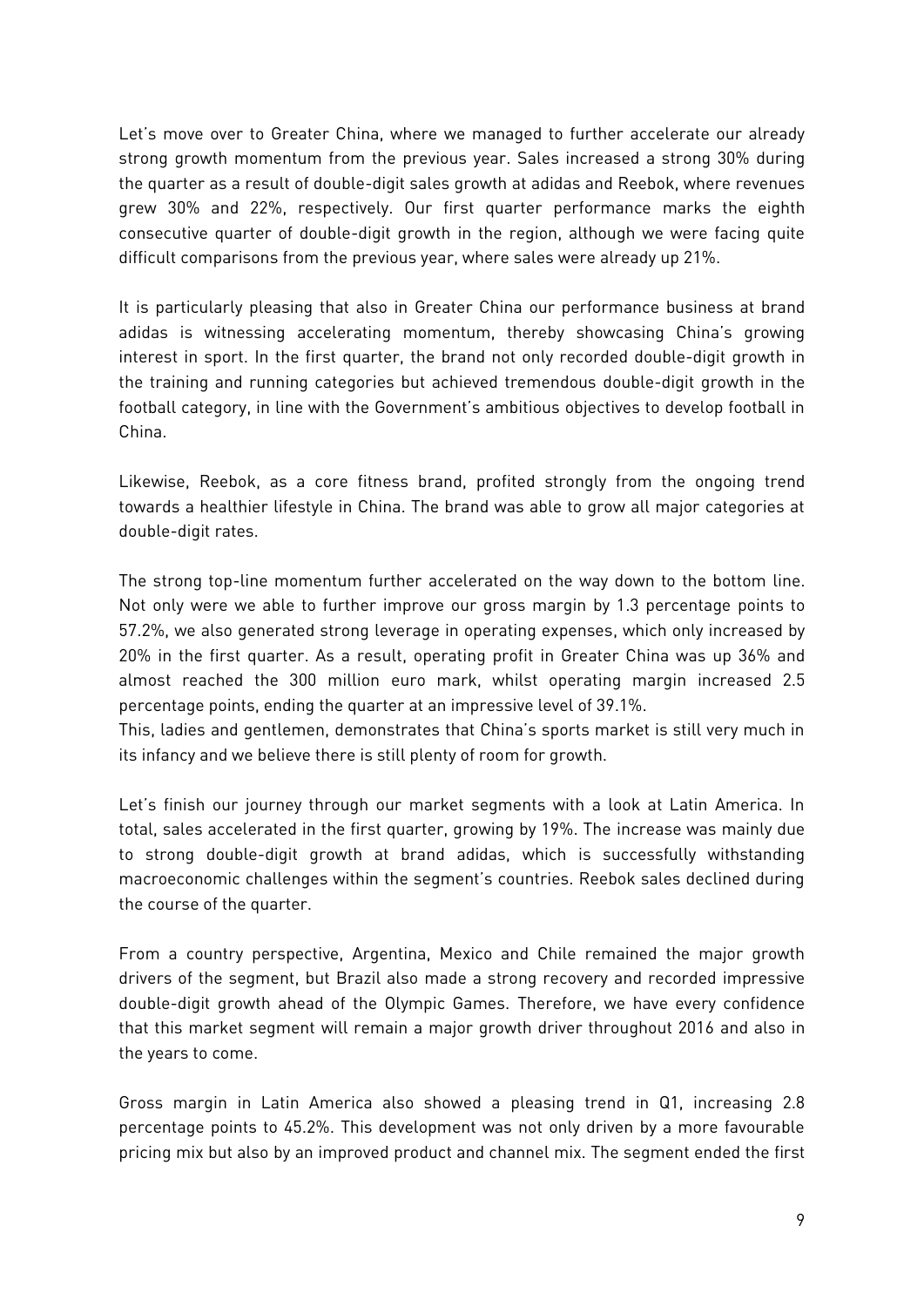quarter with an operating profit of 56 million euro, or an operating margin of 14.1%, up 40 basis points versus the prior year.

Turning away from our markets to our last outstanding operating segment, Other Businesses, where sales increased 6% in the first quarter. This development was driven by strong double-digit revenue growth at Other centrally managed businesses. TaylorMadeadidas Golf and Reebok-CCM Hockey recorded a decrease of 1% and 2%, respectively. The decline at TaylorMade-adidas Golf was solely related to the Ashworth and Adams brands, as Herbert has already mentioned.

Gross margin in Other Businesses was down 0.5 percentage points to 36.9%, mainly due to lower product margins at TaylorMade-adidas Golf. Given stable operating expenses, the segment recorded operating expense leverage, which ultimately resulted in an operating loss of 1 million euro, following a loss of 5 million euro in the previous year.

Turning now to our Group's performance and the major operating P&L items.

Let's start with the Group's gross margin, which increased 0.3 percentage points to 49.4% despite severe currency headwinds, which wiped out almost 400 basis points of gross margin. These headwinds, however, were more than compensated by a significantly more favourable pricing and product mix the Group experienced during the quarter. This, ladies and gentlemen, is a clear sign of the desirability of our brands and underpins our ability to implement price increases based on our relentless focus on bringing innovative and exciting products to the market.

By brand, the adidas gross margin remained at a strong level of 47.4%, down 20 basis points, while Reebok's gross margin increased to 38.0%.

Other operating expenses grew at a distinctly slower rate than Group revenues, up 13% to 1.9 billion euro. This translates into operating expenses as a percentage of sales of 40.3%, 1.3 percentage points below the prior year level, mainly as a result of operating leverage on both expenditure for point-of-sale and marketing investments as well as operating overhead expenditure. Additionally, different phasing of the Group's expenditure for marketing investments, in particular with regard to the UEFA EURO and the Rio Olympic Games in Q2 and Q3, also supported the positive trend in the first quarter.

Now, adding together the positive effects from a higher gross margin as well as operating leverage, the Group's operating margin increased a strong 1.4 percentage points to 10.3%. In absolute terms, the Group's operating profit increased 35% to 490 million euro.

Let's continue with a brief look at the P&L's non-operating items: In the first quarter of 2016, we recorded net financial income of 6 million euro, compared to 0 million euro in the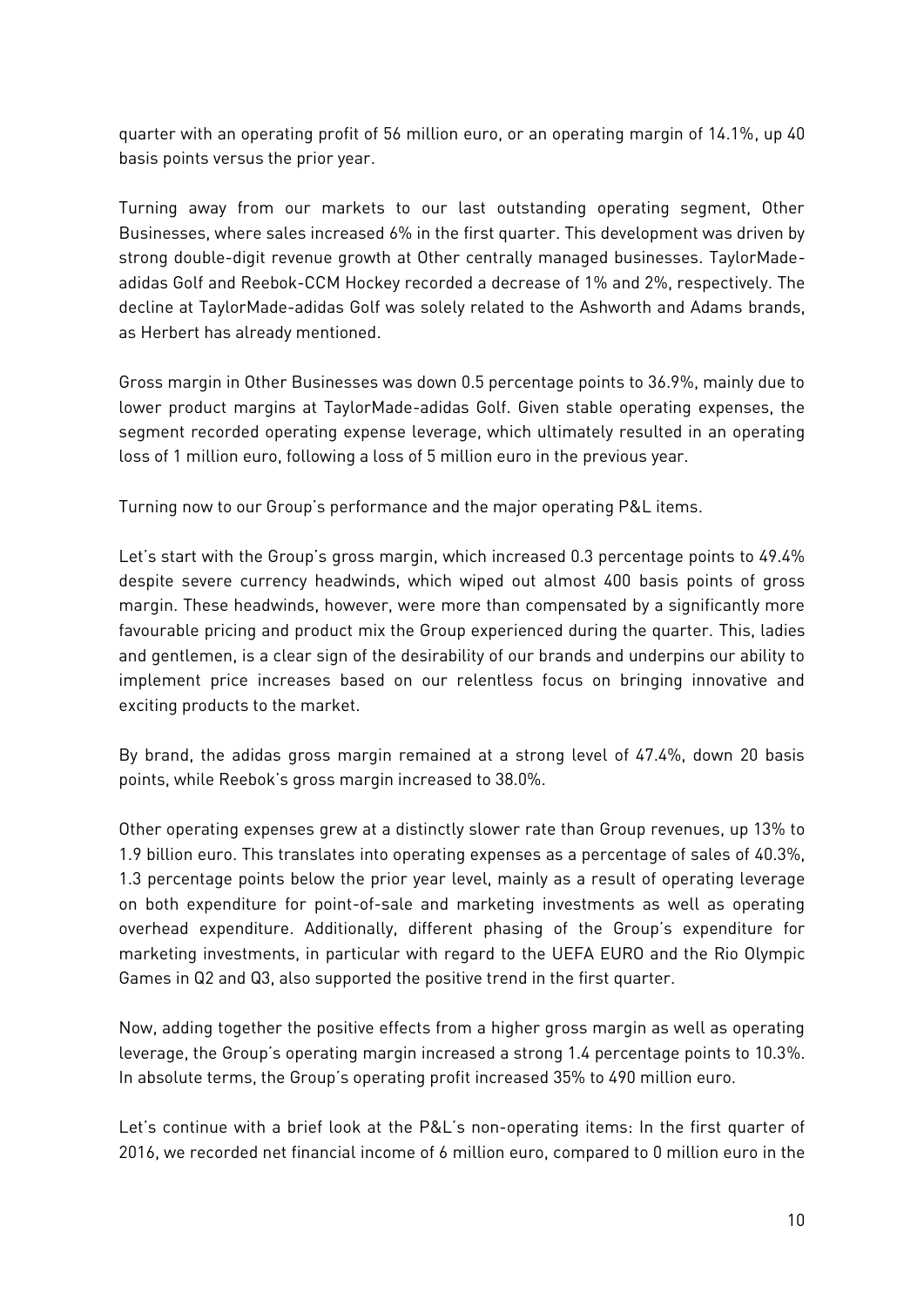prior year. This development was due to positive exchange rate effects as well as a decline in interest expenses.

The Group's tax rate returned to a normalised rate of 29.5% in the first quarter of the year. Compared to the previous year, the tax rate decreased 0.4 percentage points.

Accordingly, net income from continuing operations increased 38% to 350 million euro. This translates into diluted earnings per share from continuing operations of 1 euro 71 cents, up 38% compared to the prior year.

Moving over to the retail part of our business, which reveals a trend just as pleasing as our overall Group performance, with revenues up 22%. Comparable store sales increased a strong 13% during the first quarter, with double-digit growth across all regions except Russia/CIS. By brand, adidas comp store sales grew 15%, while Reebok comp store sales were up 3%. Looking at our online business, eCommerce once again showed a particularly strong development during the quarter, with sales up 47% year-over-year.

Gross margin in our retail business increased an impressive 3.3 percentage points to 61.2%, while operating margin showed an even stronger improvement, driven by additional leverage on operating overheads. In the first quarter, operating margin was up 5.5 percentage points to 19.6%.

Moving over to the balance sheet, where operating working capital as a percentage of sales decreased 1.7 percentage points to 20.2%. The improvement mainly reflects the strong top-line development during the last twelve months as well as our continued focus on tight working capital management.

We ended the first quarter of 2016 with net borrowings of 809 million euro, an increase of 267 million euro versus last year as a result of the utilisation of cash for the purchase of fixed assets, the acquisition of Runtastic and the share buyback programme. However, put into perspective with our EBITDA development, the ratio remained virtually unchanged, amounting to 0.5 times.

Finally, our equity ratio remains at a strong level of 42.3% at the end of the first quarter compared to 46.7% in the prior year.

So, ladies and gentlemen, to wrap up the financial part for today and to conclude on our very successful start into 2016, our first quarter achievements clearly show how our relentless focus on the consumer ultimately translates into outstanding financial results. Our accomplishments this year so far are a real testament to the strength of our brands. Our product and marketing initiatives are resonating extremely well with consumers across all regions. We are more focused and closer to the consumer than ever before, which gives us every confidence in the Group's momentum going forward.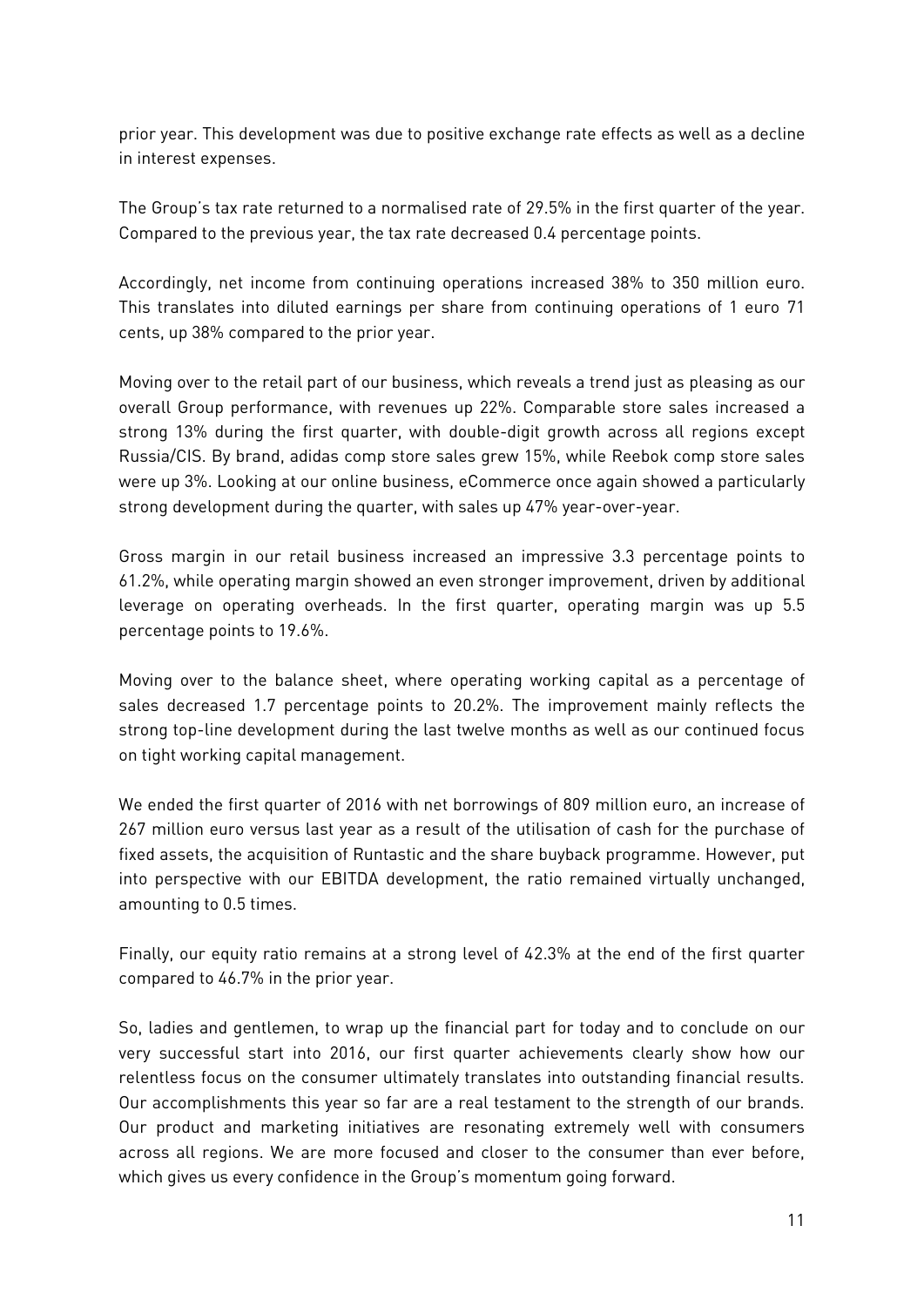With this, let me now hand back to Herbert who will share with you our outlook for the remainder of the year.

# **Herbert Hainer**

Thank you, Robin.

Okay, ladies and gentlemen, let me now give you a quick overview of what you can expect from us in the second quarter, adding to what we already talked about at the beginning of March, when we published our full year results.

Let me start with football – for sure one of the most exciting categories in 2016, with two major football events just around the corner: the UEFA EURO 2016 and the Copa America. Both events will be perfect platforms for the adidas brand to activate core assets, key franchises and tailored messages. This will lift the engagement with our football consumer as we move through the year.

Starting with the Copa America, we have a strong and unique partnership portfolio around South America's most successful federations, including Argentina, Mexico and Colombia. Through football superstars such as Leo Messi, Luis Suarez and James Rodriguez, there is no doubt our brand will enjoy unparalleled visibility during the event, which gives us huge opportunities not only in South America, but also in North America, where the tournament will be hosted for the first time in history.

As the Official Sponsor of the UEFA EURO 2016 as well as partner of nine high-calibre teams including World Champion Germany and reigning Champion Spain, we are excitingly looking forward to the start of the tournament on June 10. And I promise you – we are more than prepared for it!

In addition, during the summer, we will also see exciting and innovative product launches in our football category, supported by exclusive pre-sales in our direct-to-consumer channels as well as through selected e-tailers. This will include a new version of our successful 'ACE' and 'X' franchises, inspired by the trophies that players around the world strive to win in order to write their names into the history books.

And, we have everything in place to engage in a close manner with the football communities in key cities. Through our various newsrooms, we will ensure we are in a constant dialogue with our target audience. All of this not only gives us the confidence that adidas will once again be the clear winner of this sports summer, it also reinforces our bullish view that the current strong momentum in football will last way beyond the second quarter.

Let me now turn to running, where our rapid growth path will remain highly visible during the second quarter as our focus on key running footwear franchises continues to gain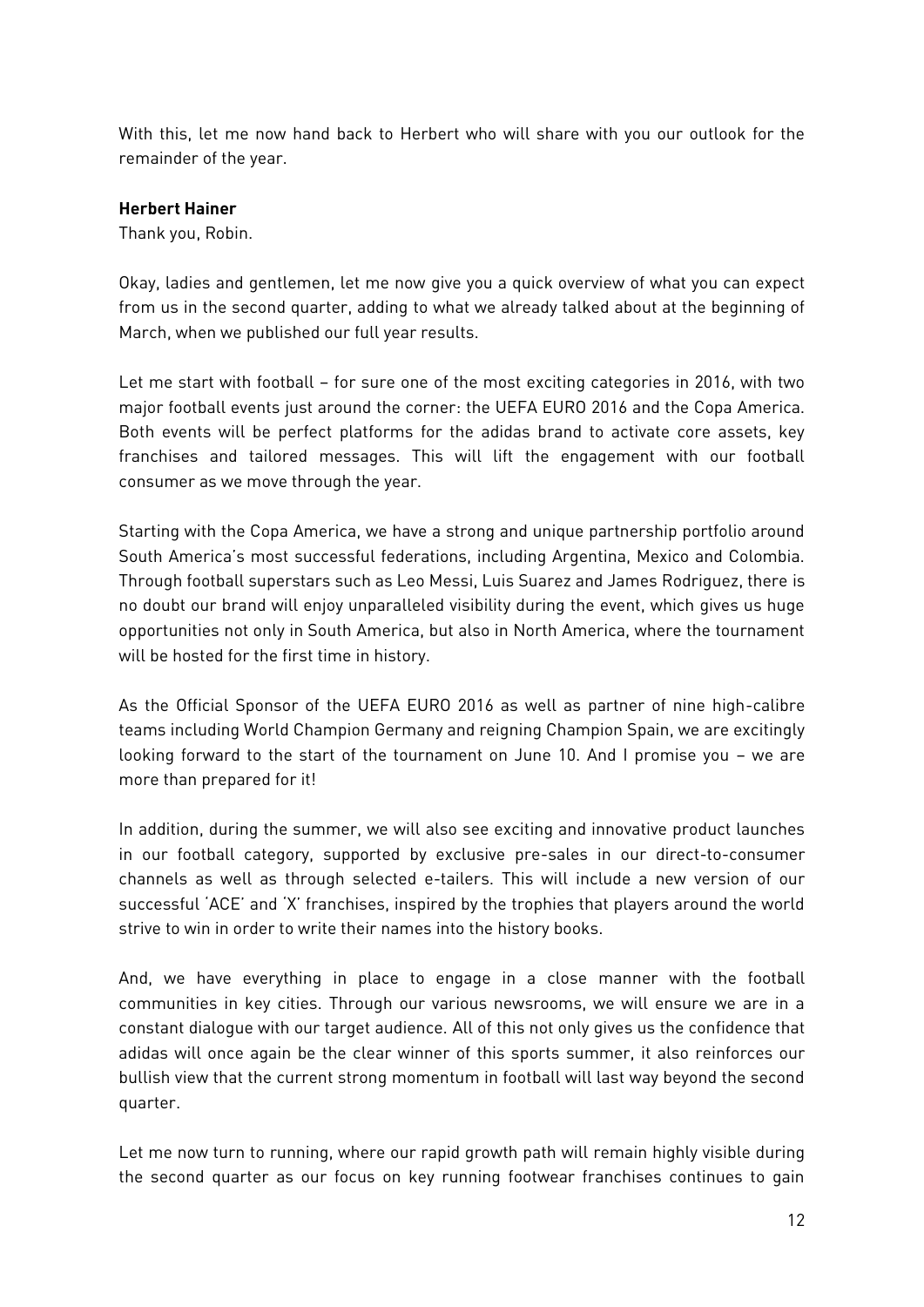traction. We will continuously build on our existing key franchises, UltraBOOST and PureBOOST, with new silhouettes coming up soon.

UltraBOOST is and will continue to be the hottest running shoe – not only, but also, in the all-important US market. Here, a couple of weeks ago, after the launch of new colourways, we sold over 5,000 pairs within ONE hour on adidas.com. And the next edition of UltraBOOST is almost there: In June, we will be launching UltraBOOST Uncaged, the next edition of this successful franchise family. It will help our running business to further strengthen our positioning in 'Energy Running', as it will provide our consumers the next level of lightweight, smooth and energetic running.

Talking about the US running market, let me remind you that the commercially relevant price point is actually at much lower price tags, and that this part of the running market still represents a huge opportunity for our brand. To further hit the sweetspot of the running market, our Bounce franchise plays a central role and we will continue to focus on Bounce to further increase its high profile and make it the next success story.

In this context, we are very much looking forward to the next chapter: Alphabounce. Hitting the market at price points of 100 US dollars, the Alphabounce has already received phenomenal feedback from our most important retailers in North America. As a result, we are confident that we can drive considerable volumes in the months to come.

Moving over to Originals, where we will build upon the outstanding hype and momentum we have created around the Trefoil over the last couple of months. As we have told you several times, our focus has been and will continue to be on creating constant newness in our existing key footwear franchises – Superstar, Stan Smith, ZX Flux, Tubular and NMD – and on carefully managing their life-cycles. So you can definitely expect new and exciting trend and colour updates within all of our five footwear franchises in Q2, including the Stan Smith Roland Garros Pack, the ZX Flux Racer ASYM Primeknit and Tubular Nova Emerald. At the same time, we will further broaden the overall horizon of franchises – just like our Originals team has done in a fantastic way with NMD. And all of this will of course be supported by exciting product launches resulting from key collaborations with Kanye West, Nigo, Palace and White Mountaineering.

In addition, our Future campaign, which was launched earlier this year, will see new chapters coming up in Q2, thereby continuing the dialogue with influential streetwear hounds.

Last but certainly not least, we will create additional hype with adidas Originals' first fulllength skateboarding film called 'Away Days'. Filmed over the course of three years and featuring some of the biggest talents in skateboarding, the film is the first of its kind and will enjoy a world premiere tour through our key cities starting on May 29.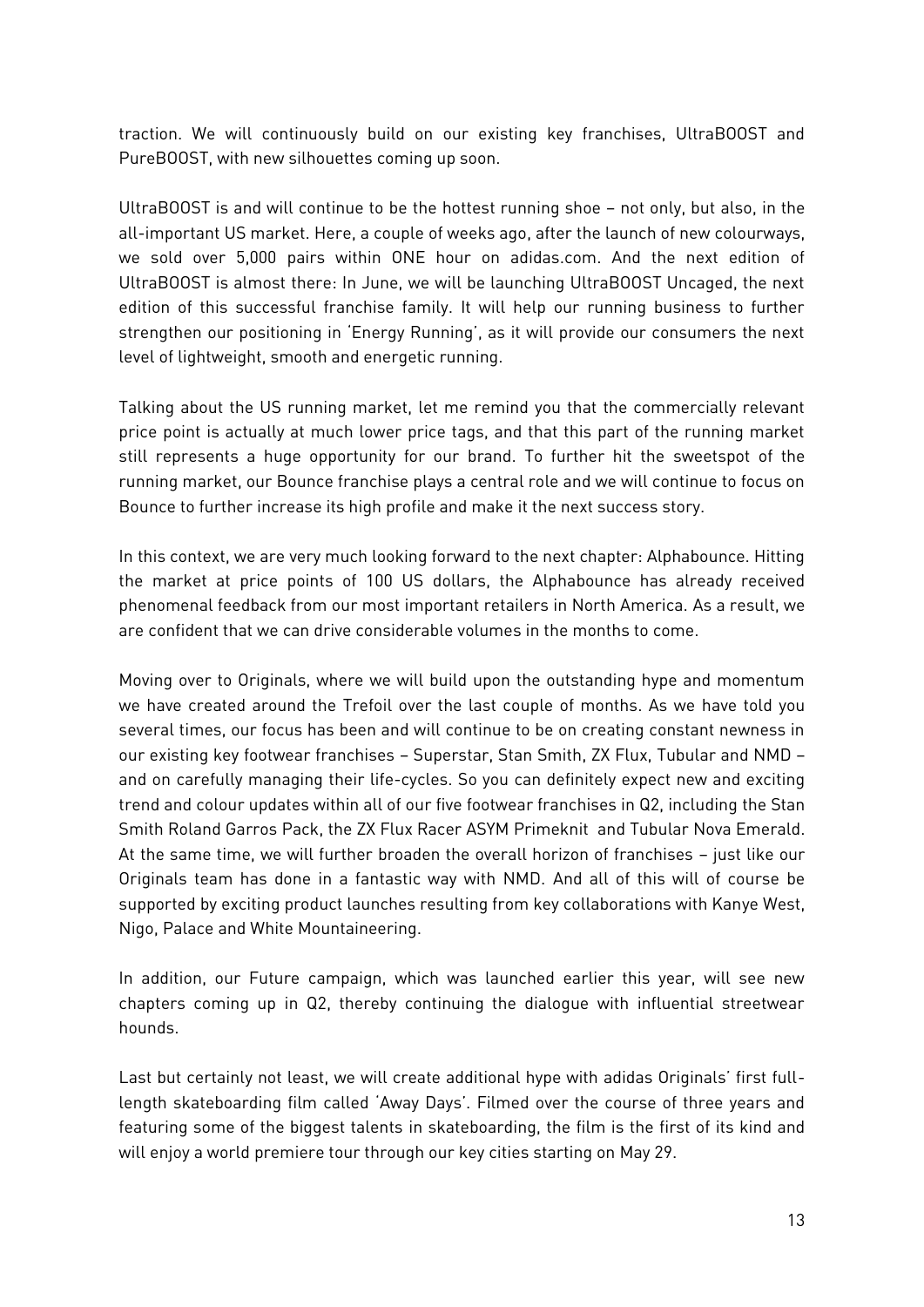All in all, ladies and gentlemen, there is no doubt: adidas Originals is as hot as never before and we are well positioned and prepared to elevate our lifestyle business to new heights in 2016.

This is also true for adidas neo, where the second quarter has started with a real blockbuster launch, when neo introduced its newest footwear technology – Cloudfoam – a lifestyle footwear comfort concept. This innovative development features soft, lightweight cushioning, thereby providing ultimate support and immediate comfort for the consumer.

The launch of Cloudfoam was supported by a big social media-led campaign. Fronted by YouTube sensations Amanda Steele and Marcus Butler, the campaign encourages consumers to 'step in' to the things they love the most, posting pictures of the things they are most passionate about on Instagram using #cloudfoam. First sell-out data from our own-retail stores is extremely promising and confirms our bullish view on neo's newest footwear concept.

To conclude, at Reebok, we will continue to drive the brand's fitness credo throughout 2016, underlining Reebok's positioning as THE global fitness brand. In this context, last week Reebok successfully launched its new and striking global fitness campaign called '25,915 Days', reminding people that they have, on average, 25,915 days in life to push their limits, overcome every obstacle, and to honour the body they have been given. The campaign is a continuation of Reebok's award-winning 'Be More Human' marketing platform and is unconditionally targeted at the FitGen consumer.

2016 will also see an ongoing strong focus on local grassroots events and activations, such as the Reebok CrossFit Games in the U.S., taking place throughout May and July. Around the event, Reebok will officially launch an updated version of the well-proven CrossFit Nano training shoe, which makes us confident that Reebok's important training business will experience ongoing robust demand in 2016.

And in Classics, the strong momentum from the first quarter is set to continue. At the beginning of Q2, Reebok unveiled Question Mid 'Misunderstood', the latest footwear release in the 20th Anniversary of the Reebok Question Mid celebration, honouring the great Allen Iverson. The 'Misunderstood' takes inspiration from newspaper headlines and other notable quotes about Allen, both positive and negative, in a black and white colourway. Available at 130 US dollars at selected retailers, the shoe will for sure create additional hype around Reebok's strong lifestyle business.

So, as you can see, ladies and gentlemen, Q2 will be another great quarter for the adidas Group. Fuelled by a number of exciting product launches, inspiring activation campaigns and global sports events, we have every confidence that the strong momentum the Group witnessed during the first quarter will continue over the next months.